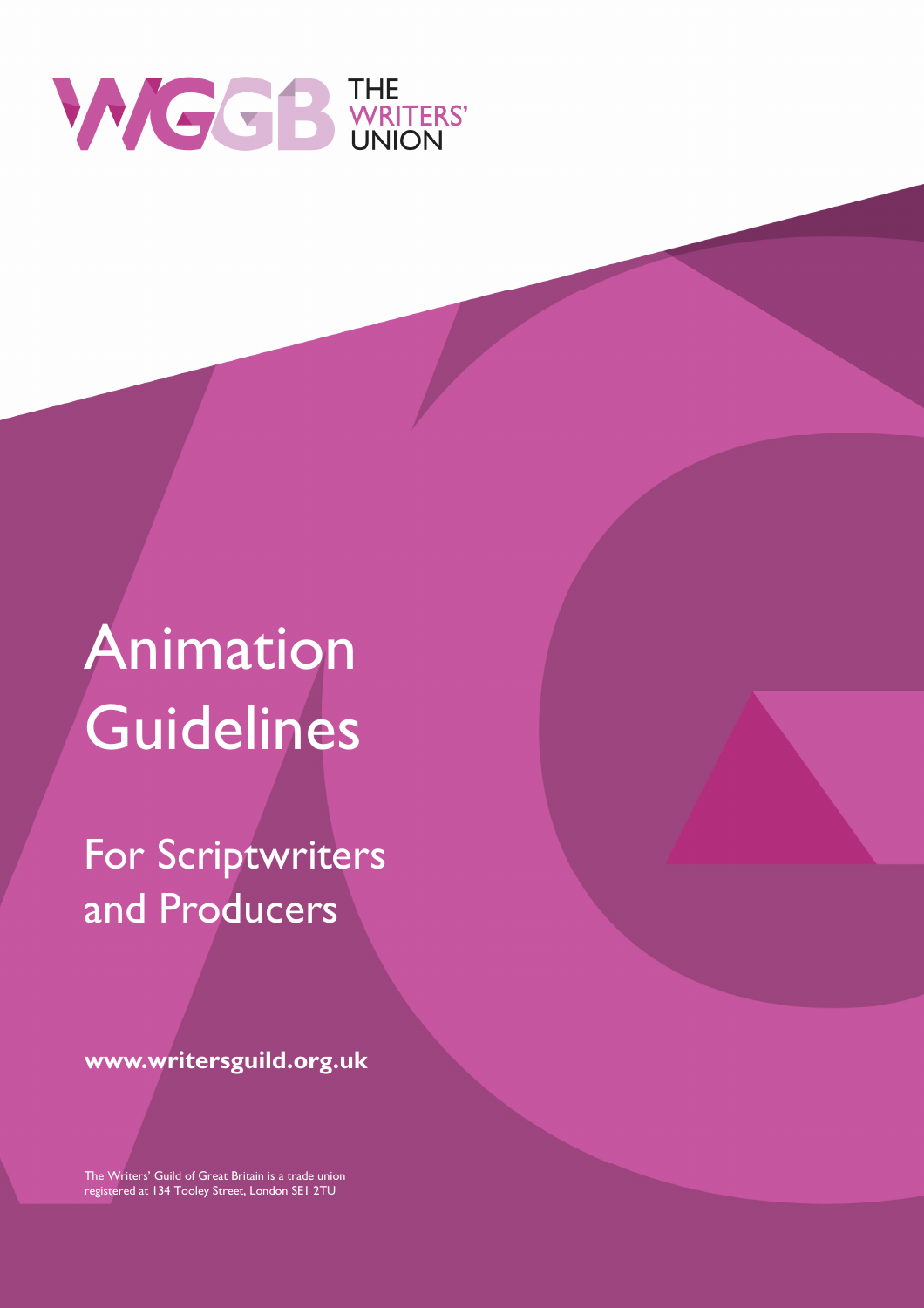### Contact us

You can contact us in the following ways: Email: admin@writersguild.org.uk Telephone: 020 7833 0777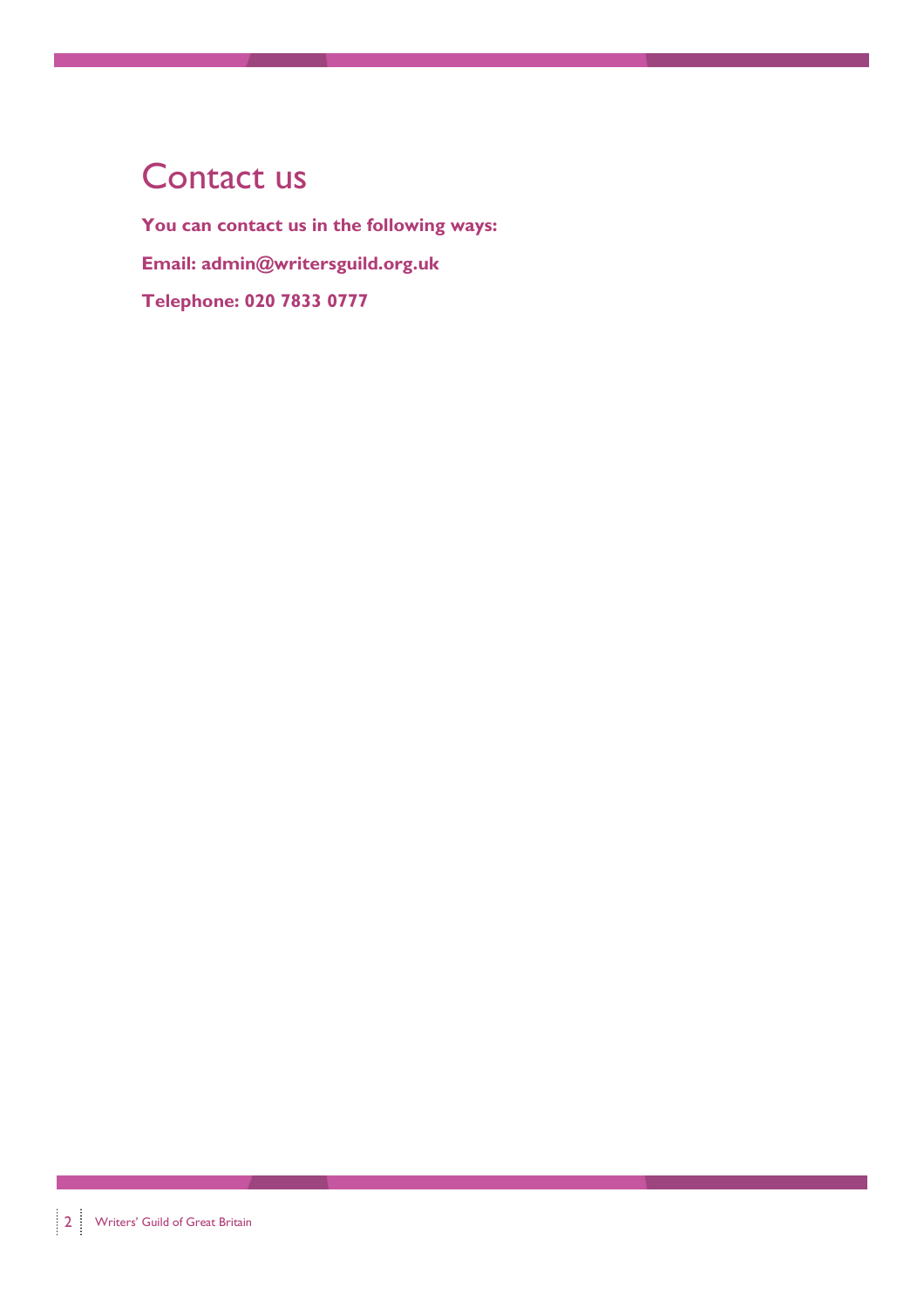### **Contents**

| <b>Introduction</b>                          |                |
|----------------------------------------------|----------------|
| <b>Development work</b>                      | 4              |
| <b>Deferred and conditional payment</b>      | 6              |
| <b>Original material</b>                     | 6              |
| <b>Storylines/story-springboards</b>         | 8              |
| <b>Scripts</b>                               | 9              |
| <b>Credits</b>                               | 10             |
| <b>Royalties and residuals</b>               | ш              |
| <b>Collecting societies and quit clauses</b> | $\overline{2}$ |
| <b>Rates</b>                                 | 13             |
| Late payment                                 | 14             |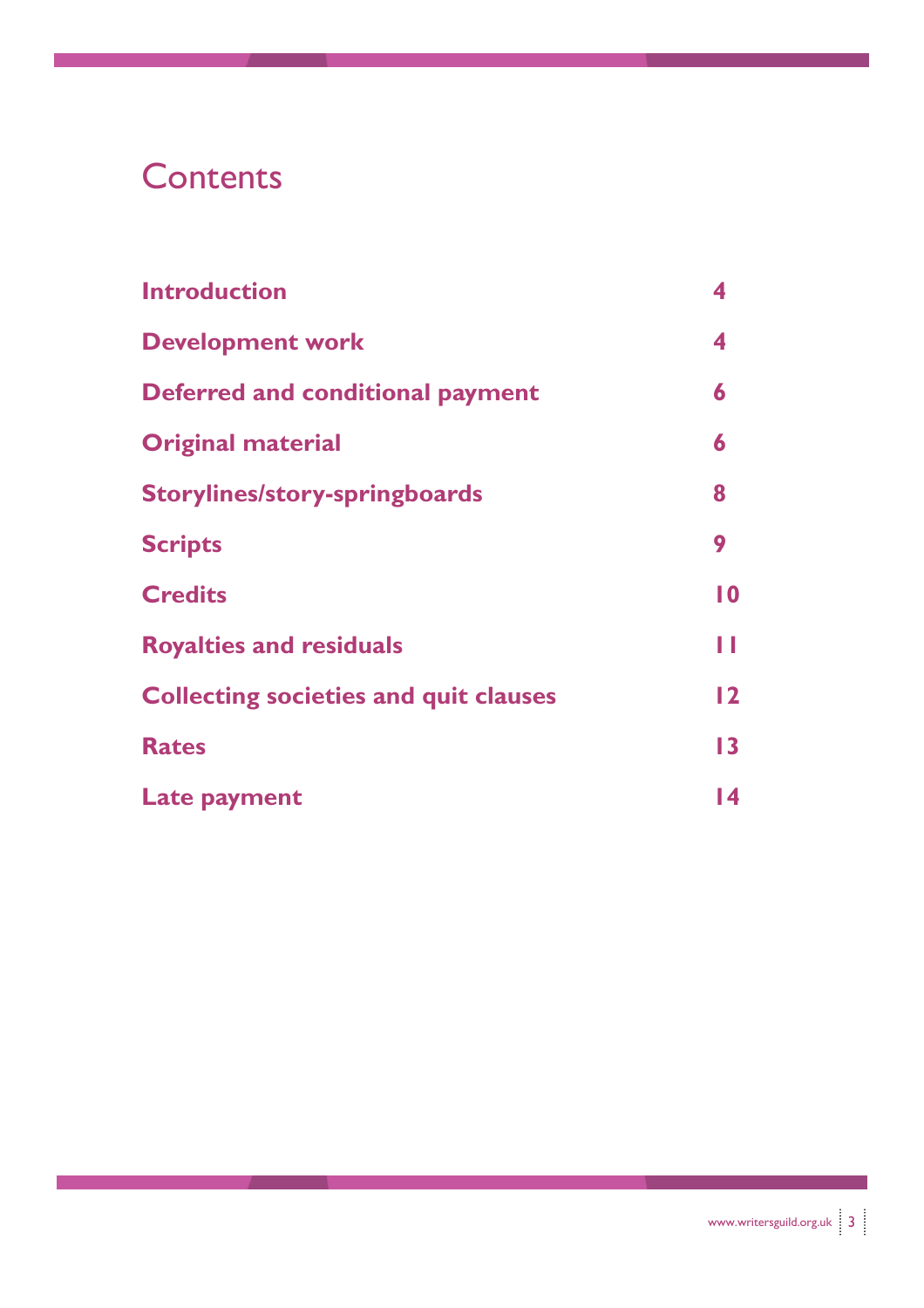#### Introduction

The following represents a guide to good practice for animation writers, producers and broadcasters working in all formats of animation.

This is the 2016 edition of the WGGB guidelines, which were first produced in 2000 following consultation with animation writers and producers.

Writers are advised to seek professional advice before signing any contract.

# Development work

In animation, a writer asked to develop a show (even if they are adapting from something else) is helping to create that show, and should be compensated accordingly.

Development is usually funded, therefore payment for work in the development stages of a project should always be made to the writer.

The writer should be given first option to write a minimum number of scripts on the series if it is commissioned.

#### INTELLECTUAL PROPERTY (IP)/THE IDEA

The initial idea on which the show is based can take the form of a published book, a pitch document, a mood board, picture etc. This may come from the producer, or the writer may create it themselves.

#### BIBLE (ALSO KNOWN AS SHOW BIBLE/PITCH BIBLE/MINI BIBLE/ SALES BIBLE)

This 5-20 page document is generally used to secure financing for the project. Creating it involves considerable work by an experienced writer and should be paid accordingly.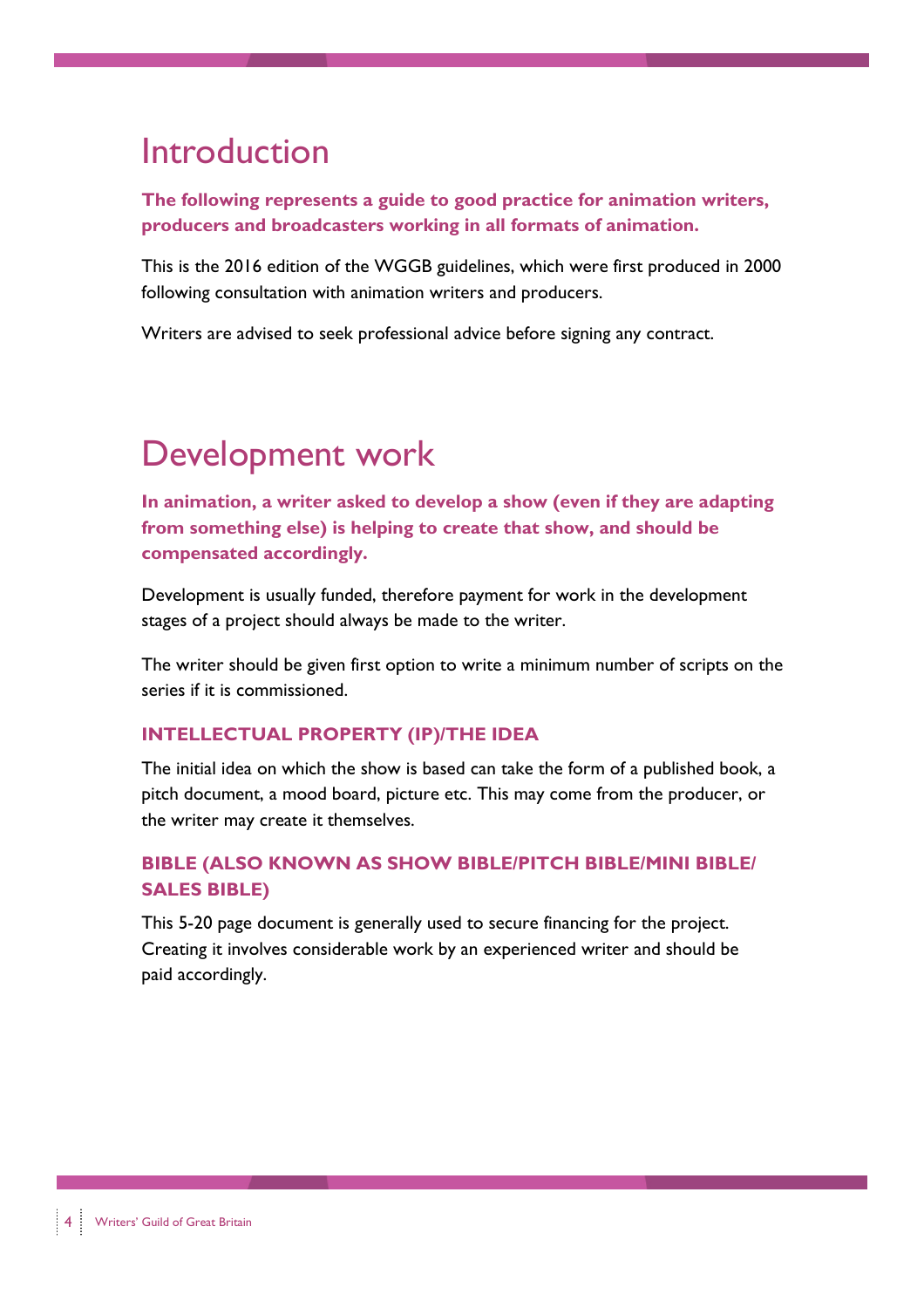The bible includes characters and their relationships, settings, world, themes and overall tone which define an animation series. Note: If story-springboards, story outlines, thumbnails and/or scripts are to be included within the bible, an additional fee is payable.

Some shows are sold based on a shorter document (pitch document), ideally no longer than two sides of A4 paper. A lot of thought and experience may have gone into this document and this too attracts a fee.

If a writer is asked to produce a script for a short promotional trailer or additional sales material, this is a separate document and should be paid pro rata (see page 13).

#### WRITERS' BIBLE

Once finance is secured, the head or lead writer should produce a writers' bible to brief writers and ensure continuity. This sets out in detail the parameters of the world, character descriptions, story structure, etc. It may also include illustrations showing set design, locations, character line-up and synopses of existing and future episodes.

When producers commission scripts and storylines from writers they should always give them a writers' bible. Otherwise the writer is working in the dark and it is a false economy for both writer and producer.

It is becoming more common for producers to hire freelance head writers. A head writer is credited on each episode. They can rewrite an episode, polish work, write editorial direction, write template episodes and act as a script editor. Head writers' contracts should not be subject to approval as this could result in writers not being paid for work undertaken as a head writer. Head writer fees are normally negotiated by an agent.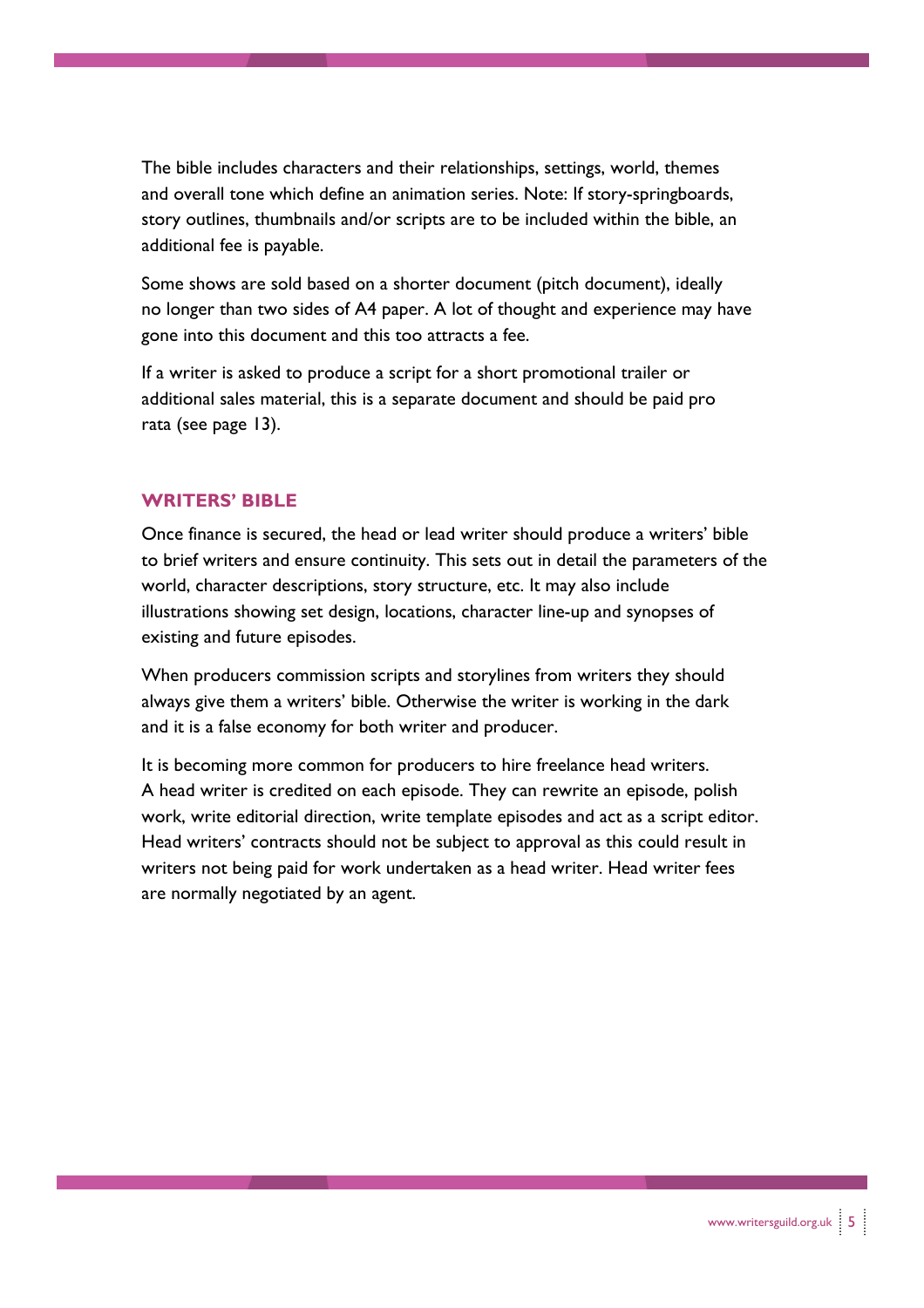#### Deferred and conditional payment

It is acknowledged that there is risk for the producer at all stages of production, and nothing is certain until the show is actually broadcast. Although WGGB and Federation of Entertainment Unions policy is to oppose deferred or conditional payments, it is possible for writers to share the producer's risk at the early stages of development of a project by accepting conditional payment or an agreed share of profits. However, this is the least favoured option for writers as there is no guarantee of any payment.

Deferred payment means that the writer is becoming a partner in the production and should take professional advice before undertaking any work, from an agent or a media lawyer specialising in entertainment contracts. Writers can get advice from the WGGB office.

## Original material

In law writers own the copyright in everything original they write until such time as they sell (assign) that copyright for an agreed fee and other terms.

It is good practice for the rights owner to write on all material; the title of the work, the copyright symbol ©, the writer's name and the date, eg 'The Adventures of Wibbly Wobbly Worm © 2000 Tracey Smith'.

If writers send unsolicited material to a production company or network, then it is advisable to mark the covering letter or email with 'Confidential', that the script is submitted 'for consideration, subject to contract' and should stipulate that the material be returned or destroyed if not wanted or if rejected.

Copyright in solicited and unsolicited original materials is held by, and remains, with the writer.

If the producer wants to develop a writer's original work she/he should option it first and then develop it with the writer. The terms of the option agreement should include a defined creative role for the writer in the project and a financial deal which should include but not be limited to a share in the profits from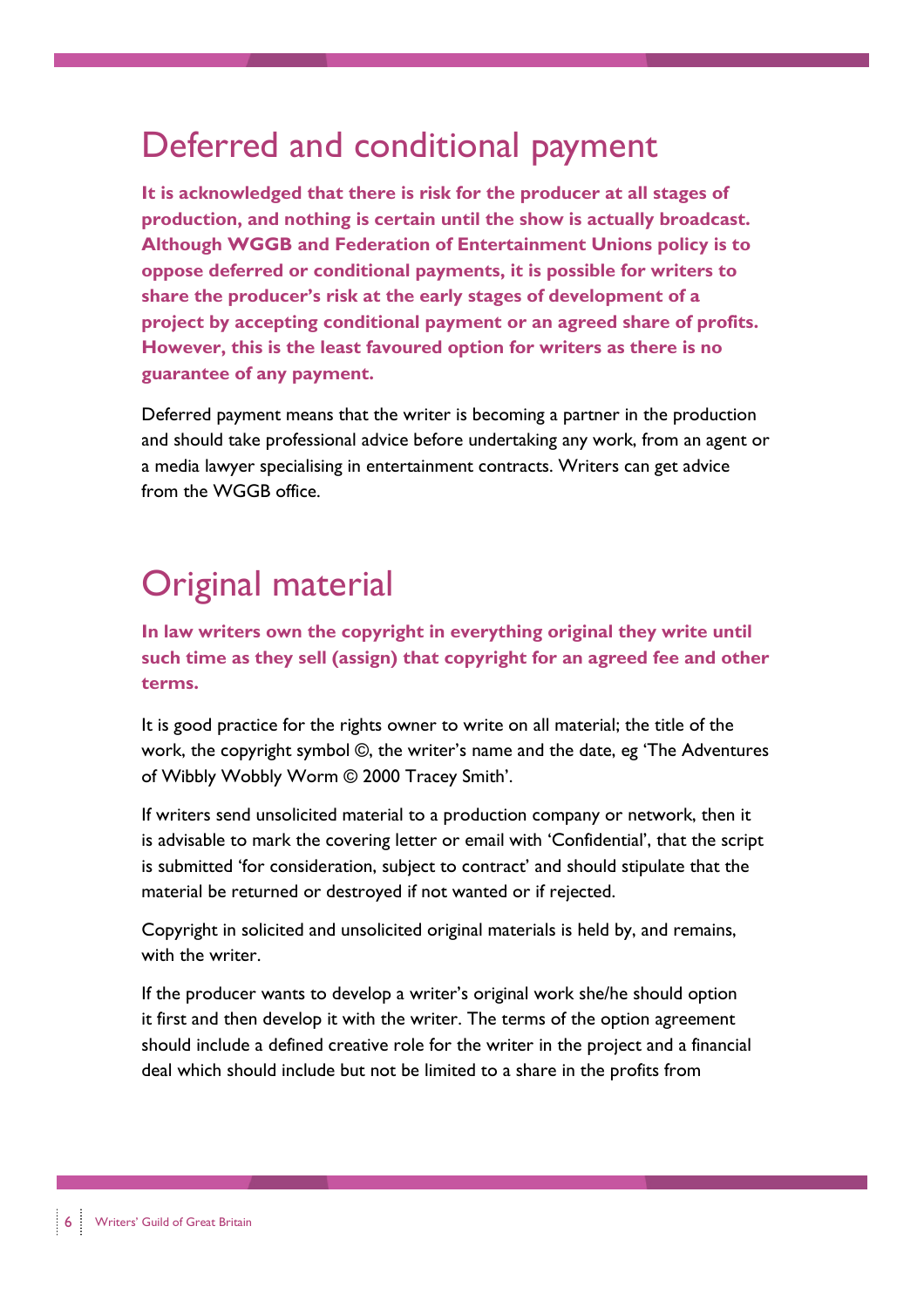exploitation and a format fee per episode or fee per series produced. It is advisable to negotiate these specific rates in advance.

When the writer licenses or assigns an original work to a producer, this does not automatically include the exploitation of that work in the form of books, toys, clothes, etc. Any right a writer wants to retain – traditionally rights to novelisation, radio and stage – should be explicitly reserved.

Do not enter into any option, licence or assignment of any original work without first taking professional advice from WGGB, an agent or a media lawyer. WGGB offers both a contract vetting service and legal advice.

#### OPTION OF ORIGINAL MATERIAL

Optioning the work should be set out in an option agreement signed by both parties and include an option fee for the writer. The option fee should be a high amount to demonstrate the seriousness of the producer.  $E1$  options should be refused. Once the option fee is paid, the producer has the exclusive right to develop the work and submit it to broadcasters/third parties during the option period. It is important to note that the writer retains the rights to the work during the option period until the option is exercised (see below).

During the option period, the producer has the right to exercise the option. By exercising the option the producer will usually acquire assignment of the writer's right in the work, allowing them to produce and exploit the work. The option agreement should contain the basic terms that the writer can expect if the option is exercised. These terms should always include additional payments for the acquisition of rights, further financial conditions, eg script fees, and the right for the writer to have subsequent writing work on the project. If the option is exercised then the writer will be contracted under a separate agreement, which will contain the terms negotiated in the option agreement, so it is extremely important to get advice before signing an option agreement.

The value and terms of option payments vary widely. Factors such as the length of the option, the fame of the property, the number of parties interested in the property, and the status of a writer will all contribute to the value of the option payment.

Additional fees are payable, such as for further development work and any extensions of the option.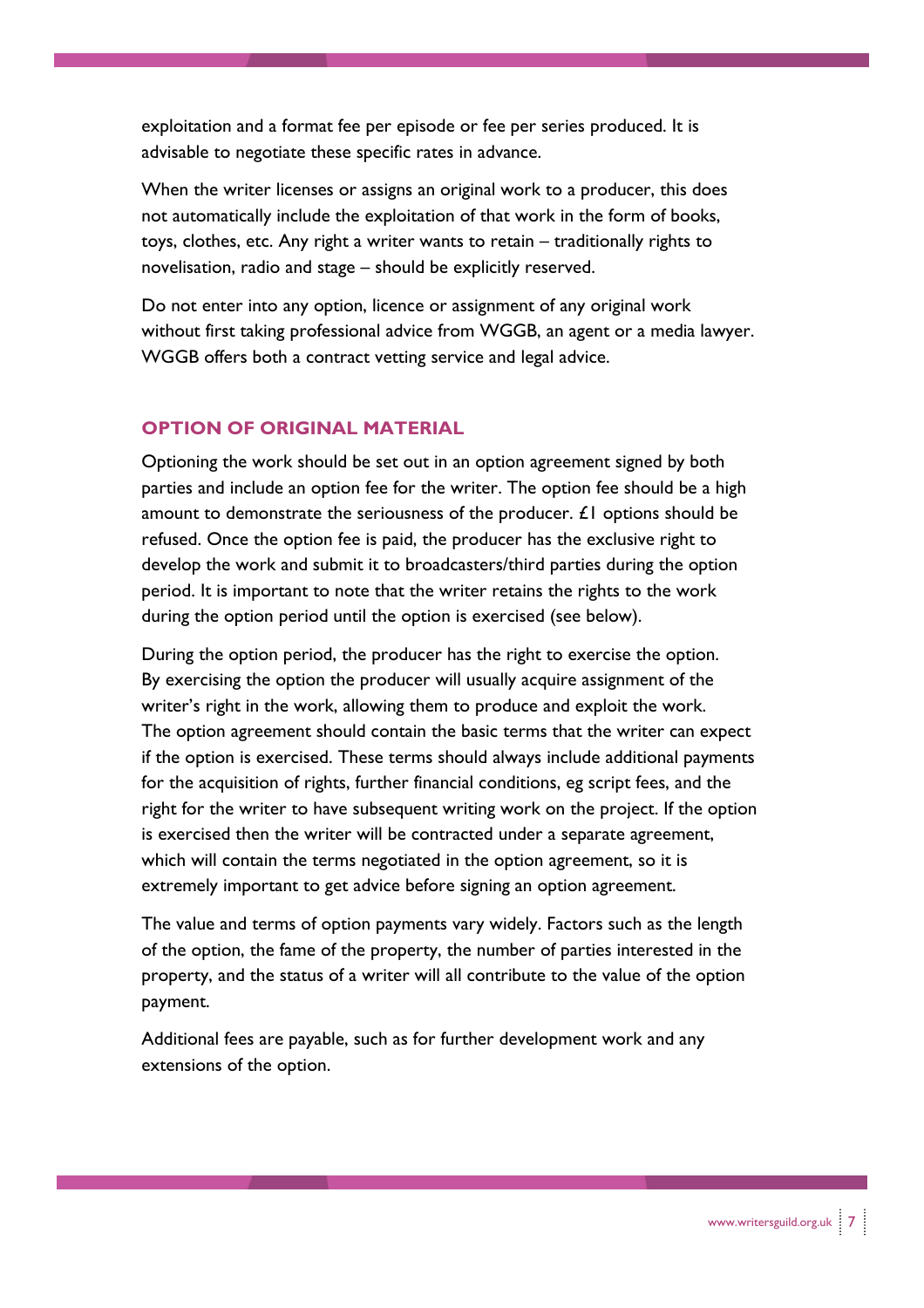It is worth remembering that by giving a producer an option over the work the writer is restricting their own right to develop their work as these rights are held by the producer who also has the right to buy the rights from the writer (by exercising the option).

Prior to entering into any agreement writers should question whether the producer has a background and experience to develop the work. Also if the producer is only prepared to offer a very low or no option fee, are they genuinely committed to develop the work?

A beginner's guide to options is available from the WGGB Head Office on request.

### Storylines/story-springboards

All writers who are invited to a meeting to brainstorm storylines should be paid an attendance fee and guaranteed one script plus agreed expenses.

Writers asked to pitch storylines, either in person or remotely, should be given first refusal to write the scripts based on their storylines. If the original writer is, for example, unavailable and the storyline is assigned, the original writer should be paid in full for the storyline and credited on the episode.

If a producer requests more than one revision of a storyline, this indicates an agreement in principle to commission it.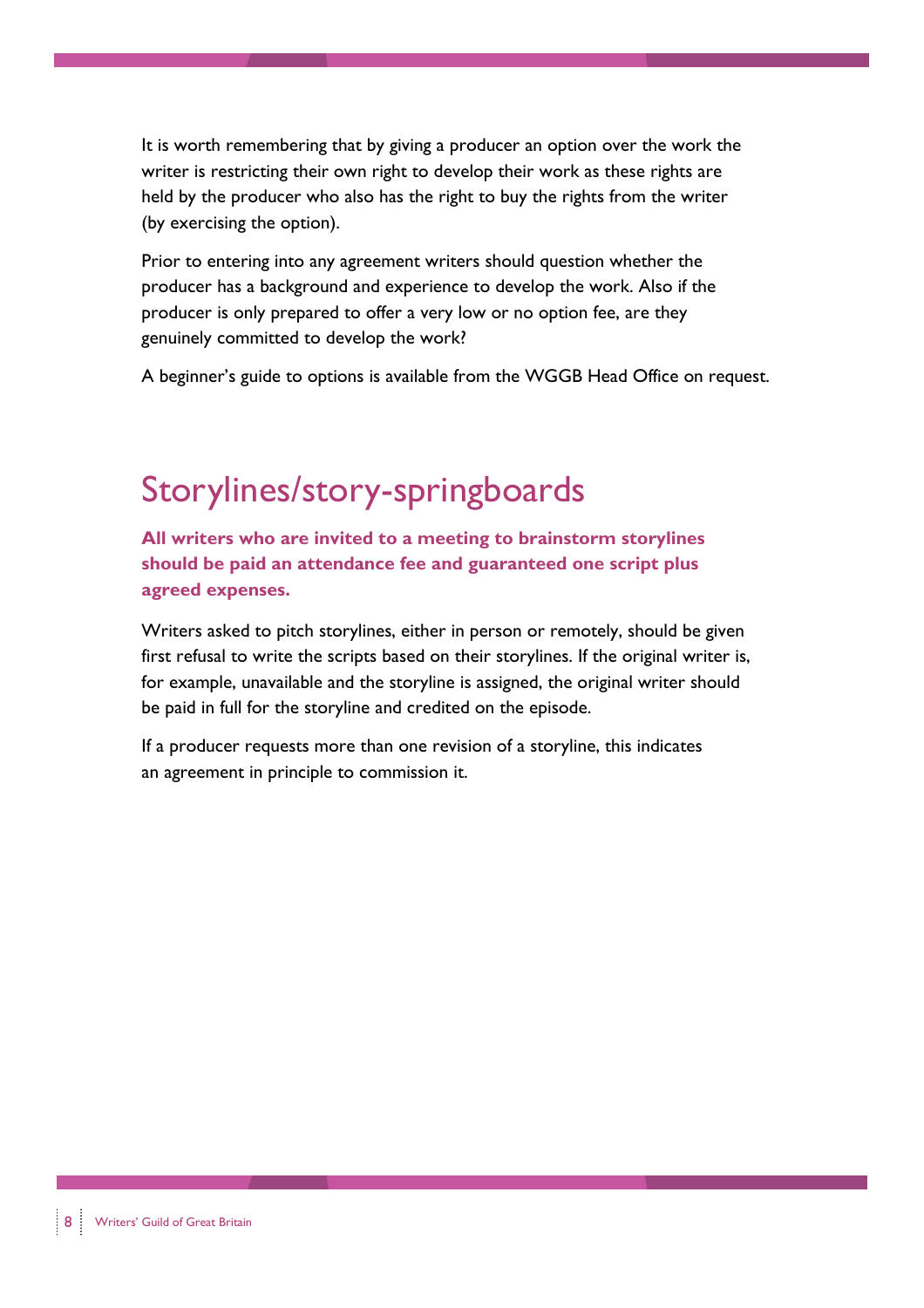# Scripts

The producer seeking to establish the suitability of a writer for a series should NEVER ask for a full speculative sample script. If a writer chooses to 'audition' by writing a script for a show, then they do so against WGGB policy. If there are special circumstances, the writer is strongly advised never to agree to anything more than four pages of script and/or dialogue sample.

If a writer has been hired to write a full script for an agreed fee, then WGGB recommends that they are paid at least 75% of the fee up to first draft delivery stage. The full payment covers an outline, a first draft, second draft, and final polish (or acceptance of script, whichever comes first). The number of drafts should be agreed from the outset. The full payment is typically 10% for an outline (more for a treatment), 40% on commission of a script, 25% on delivery of the first draft and 25% on acceptance. Do not make any further amendments without further payment and agree this in advance.

Acceptance is deemed to mean receiving written or oral acceptance or not receiving written rejection for more than a month.

Deadlines for notes on scripts should be agreed in advance with the production company in the same way as deadlines for delivery of scripts by the writer. Notes should not come willy-nilly from different people – the producer should consolidate them and make them consistent.

Realistic delivery dates should be agreed in advance. Too tight a schedule leads to late delivery or rushed work and can lead to additional time in rewrites.

Script changes often take place at either recording and/or storyboard stages. It is to the producer's benefit to consult the writer and/or have the writer present, subject to availability. The writer should be paid for attendance plus expenses.

Writers' services should be non-exclusive so that writers are free to work on other projects and for other companies, at all times.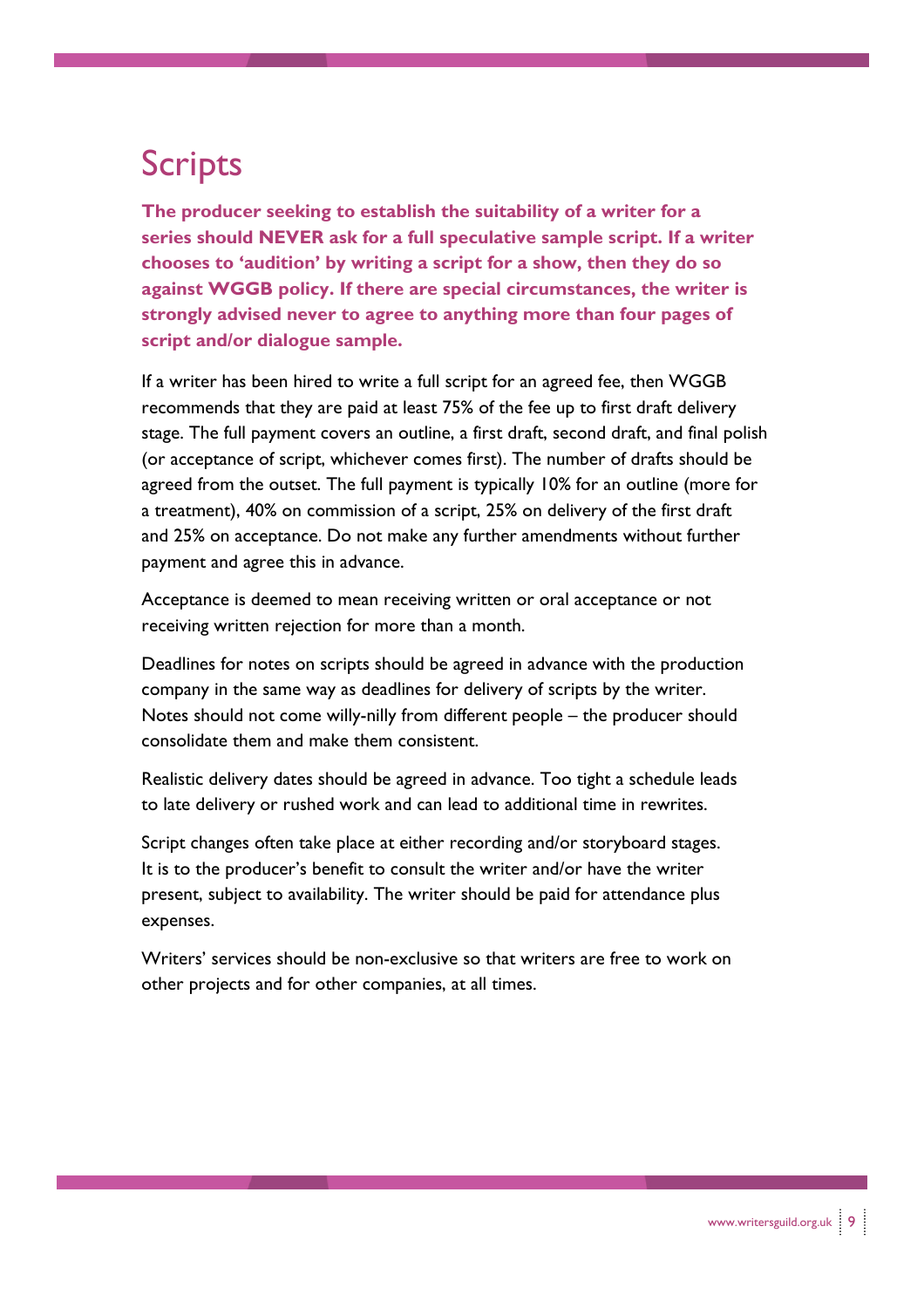# **Credits**

Credits are vital. They indicate the creative input to a show, and impact on the reputation and CV of all parties.

Credits should be agreed in advance from the option agreement stage onwards for creators and agreed at the commissioning stage for episode writers. 'Best endeavours' agreements for credit should never be used.

The producer or script editor or head writer should not give themselves joint script credit unless they have contributed 50% or more of the script. This is not to deny their input, simply to say that they already receive a credit and payment for their services elsewhere, and should not claim that of the writer unless they have written more than 50% of the script.

The writer should have an individual screen credit on each individual episode he/ she has written.

The writer's credit should be front, single card, the same as and adjacent to the director and/or producer credit.

The writer should have a screen credit on all overseas and foreign language sales. International collecting societies require this.

The writer should have a credit on the front outside sleeve of any sell-through DVD or any other product containing the writer's work.

If a book is published based upon a writer's episode, the writer should receive a credit on the title page of the book in the form 'Based on an original TV episode by (writer's name)'. The producer should advise the writer when this book is published or any foreign translation is published and email her/him a scan of the page containing this credit or should request the publisher so to do. This enables the writer to register the book with Public Lending Right (PLR) in good time to claim 20% of library lending income for that book. PLR payments are only payable to the writer and not to the production company or broadcaster, and the latter have no legal claim to them.

For further information about PLR in the UK and Ireland visit www.plr.uk.com or call 01642 604699.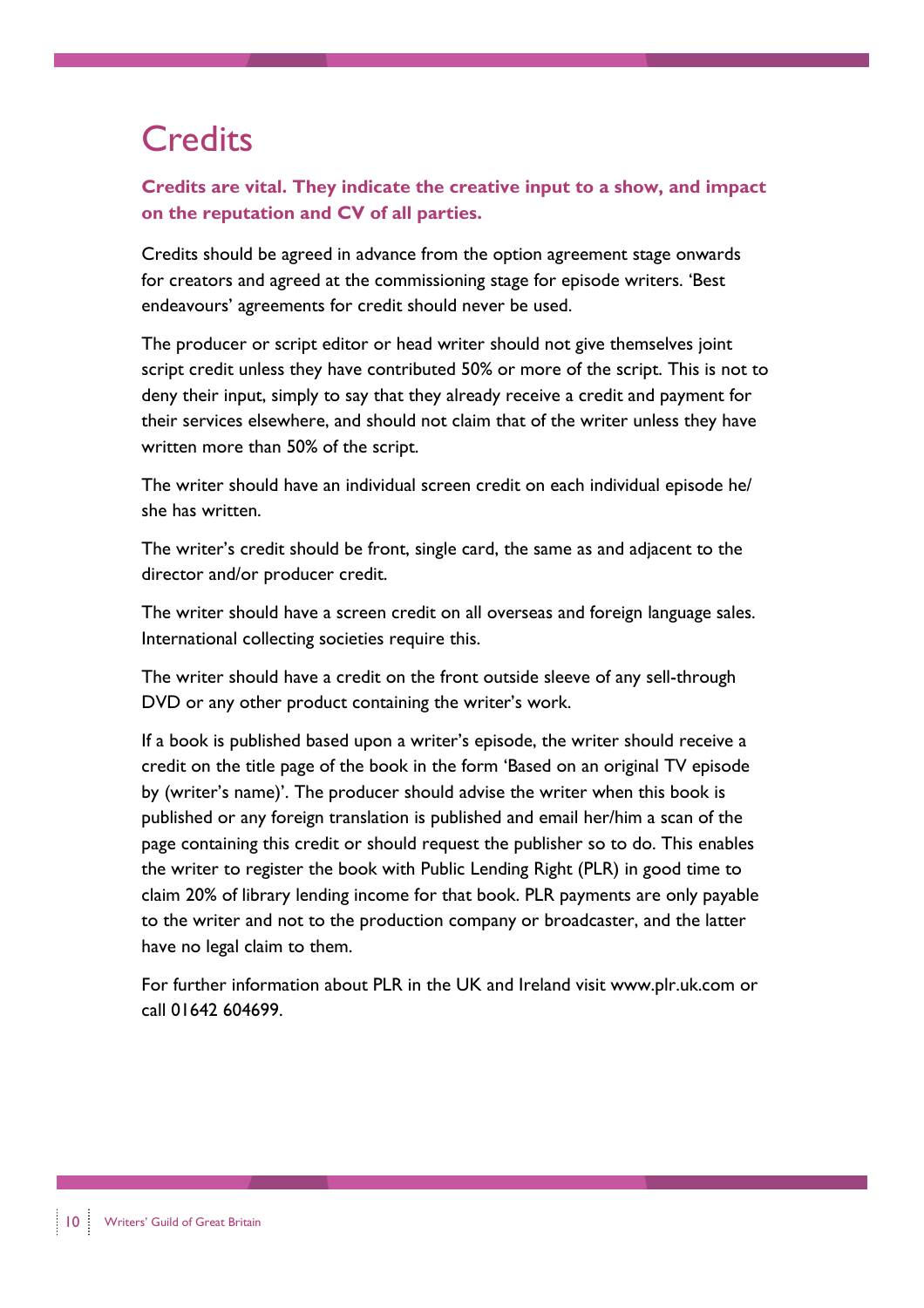### Royalties and residuals

A royalty is a percentage of the sale price and a residual is a percentage of the original writing fee. A buyout is a one-off payment by the producer to the writer purchasing a writing fee, royalty and residuals.

Copyright is an economic commodity and writers deserve a continuing share of future income generated by their work. For this reason buyouts should be resisted.

It is WGGB policy that all writers be paid royalties and residuals, however in animation this is generally not current practice in the UK.

Very important: It should be noted that no WGGB agreements include a total buyout provision, and it is hoped that the blanket practice of denying writers in animation their repeat fees will cease and come into line with good practice in parts of Europe and some of North America.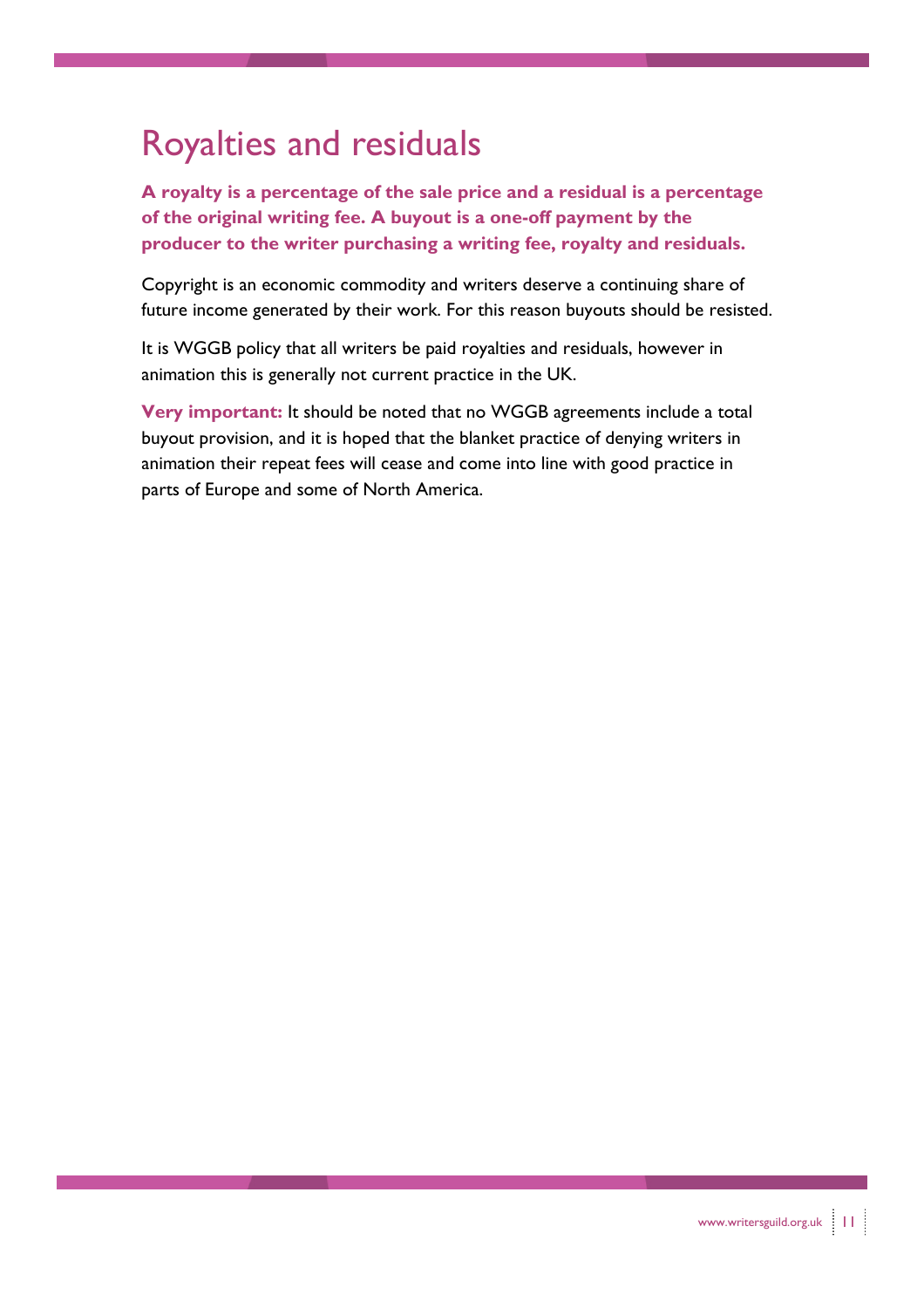#### Collecting societies and quit clauses

Writers are entitled to register their work with the Authors' Licensing and Collecting Society (ALCS). The payments that result are for the writers only and producers have no claim to any payment.

#### ALC<sub>S</sub>

86 Fetter Lane, London EC4A 1EN Phone: 020 7264 5700 Email: alcs@alcs.co.uk

If a writer writes song lyrics as part of an episode, the production company should register the cue sheets with the PRS with the writer's CAE number so that the writer may collect PRS payments.

PRS for Music 2 Pancras Square, London N1C 4AG Phone: 020 7580 5544

Writers should also ensure they have the following 'quit clause' incorporated into all their contracts.

"Nothing in this agreement will prevent the writer from being entitled to receive income under collective agreements negotiated by recognised collecting societies in any jurisdiction and (the producer) will lay no claim to any such income. This does not imply any obligation on (the producer) regarding the collection of such income."

It is the writer's responsibility to register with collecting societies and to keep their own credits up to date.

Writers are also advised to register with overseas collecting societies such as SACD (France) where necessary. This is important if the contract is with a foreign production company.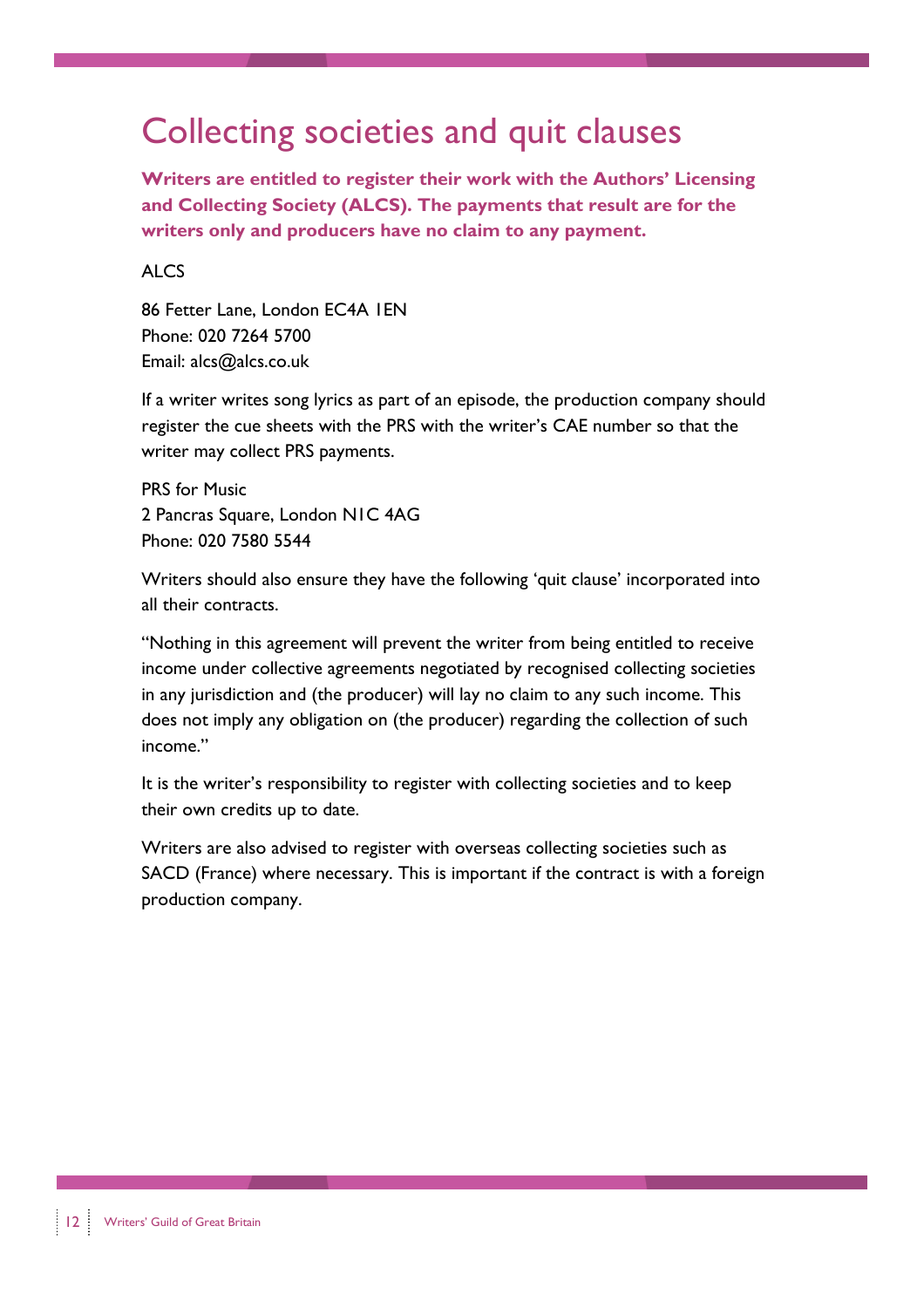#### Rates

These are the current rates. To offer or accept less undervalues the work of writers and undermines the work of WGGB.

Based on WGGB's extensive research with UK producers, writers and agents current rates are as follows. More experienced, in-demand writers will earn in excess of these rates.

| <b>UK</b>                                           | <b>Rates</b>                              |
|-----------------------------------------------------|-------------------------------------------|
| <b>Bible development fees</b>                       | from £5,000-£8,000+ depending on content. |
| <b>Scripts per minute</b>                           | £300+                                     |
| <b>Scripts over 22 mins</b>                         | rate negotiated on a case-by-case basis.  |
| Storylines (1 page)                                 | 10% of full script fee.                   |
| <b>Beat outlines/treatment</b><br>$(4-6$ pages)     | 25%-33% of full script fee.               |
| Meetings where writers are<br>asked for story ideas | £250+ per day plus expenses.              |

For more detailed information on rates please contact the WGGB office.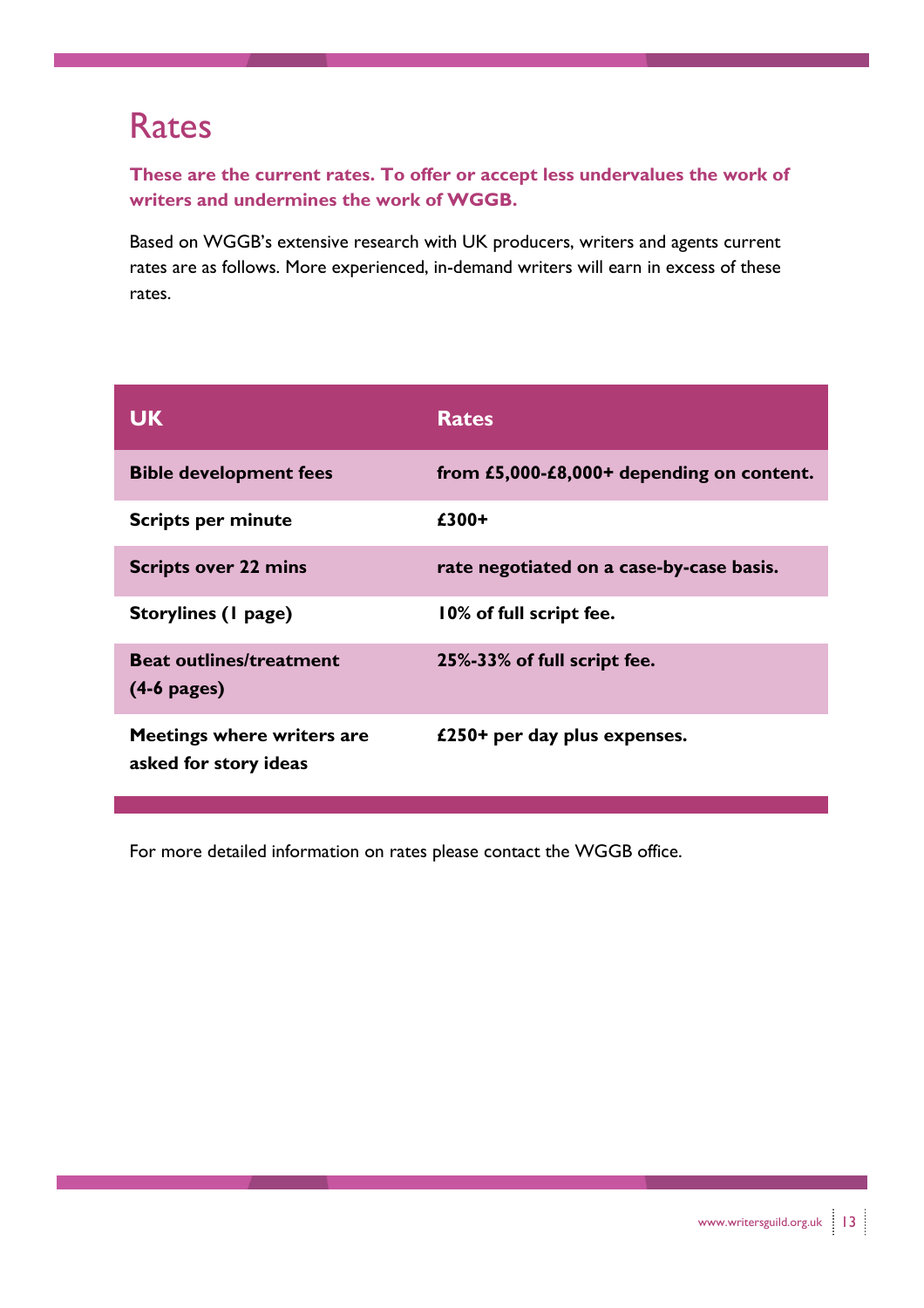#### Late payment

Late payment terms should be included in the contract. WGGB suggests no more than 28 days. Under UK law, payments later than 30 days attract a late-payment fee of £40-£100 (depending on the amount owed) and interest of 8% plus Bank of England base rate (interest can be calculated on a daily rate). In the EU it is a minimum of  $€40$  plus 8% above ECB. You should state these terms in your invoice.

Online sources for further information in

UK: www.gov.uk/late-commercial-payments-interest-debt-recovery

or

EU: http://ec.europa.eu/growth/smes/support/late-payment\_en

If a writer is concerned about late payments from a particular client, then WGGB suggests a negotiated penalty clause is included within the contract. Writers Guild of America rules are 5% of the agreed fee for every month payment is overdue.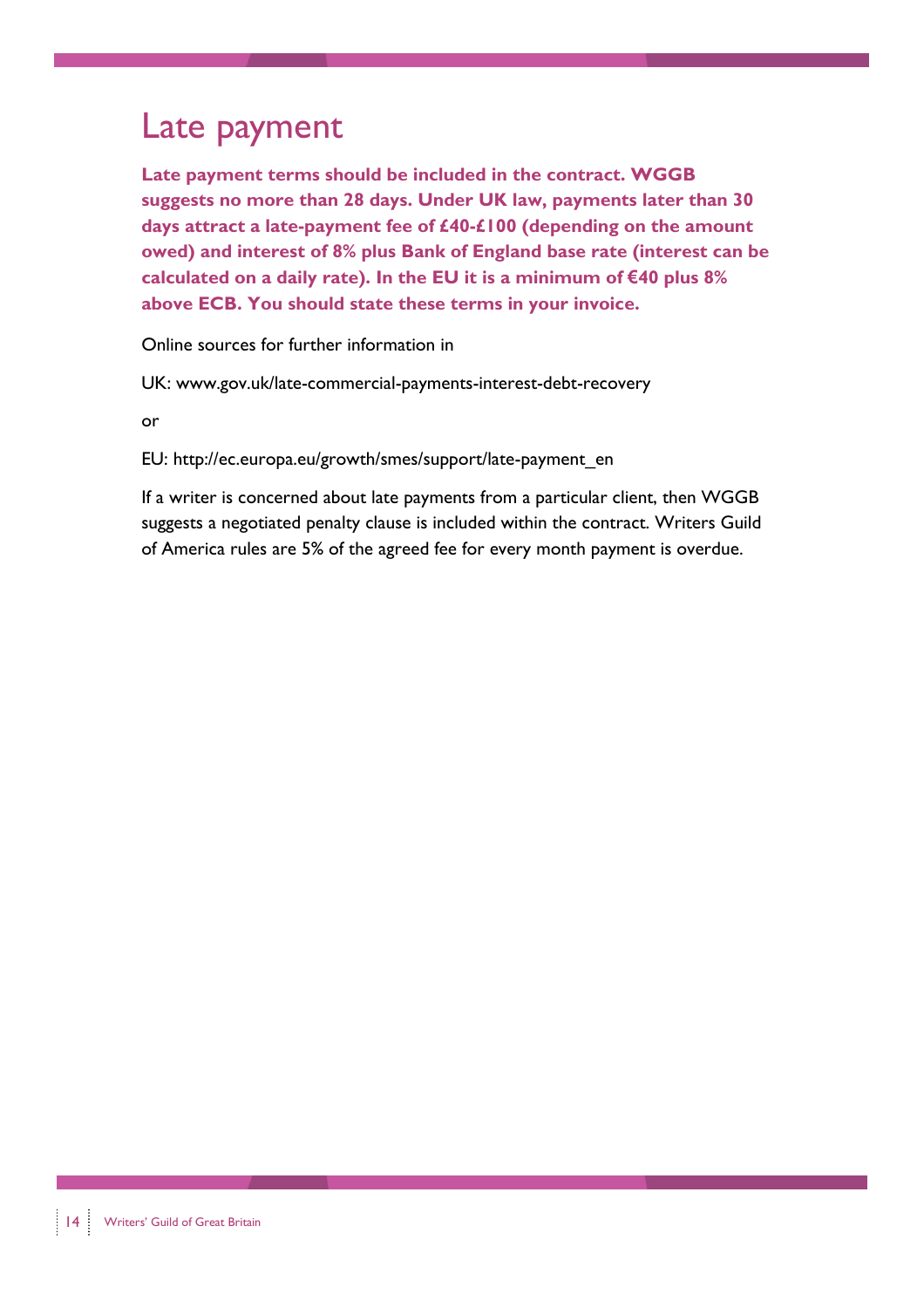# **Thanks**

We would like to extend our thanks to the following people who have generously given their time and expertise in the drafting of these guidelines, including and not only: writers Polly Churchill, James Mason, Davey Moore, Rachel Murrell, Emma Reeves and Andrew Viner; literary agents Lucy Fawcett, Jean Kitson, Georgina Ruffhead, Warren Sherman, Rebecca Watson and Lily Williams. Media lawyer Robert Taylor from Cubism Law, WGGB staff and officers Bernie Corbett, Kate Glasspool, Ellie Peers, Sarah Woodley and Andy Walsh and all the people who revised and wrote the original guidelines. They are in no way individually responsible for the content of these guidelines but have collectively helped us avoid many errors, small and large.

### Disclaimer

The information and materials contained in these guidelines are intended as a general guide only. Nothing in these pages constitutes specific advice and the Writers' Guild of Great Britain does not accept any responsibility for any loss which may arise from reliance on such information.

No guarantee is given as to the accuracy and/or completeness of the information/ materials contained in these pages and the WGGB does not warrant that these guidelines or their contents or the website on which they appear or any hypertext links are virus free or uncontaminated.

The WGGB advises that you should, where appropriate, always seek expert professional advice from the Writers' Guild of Great Britain or agent member of the Personal Managers' Association or a media solicitor.